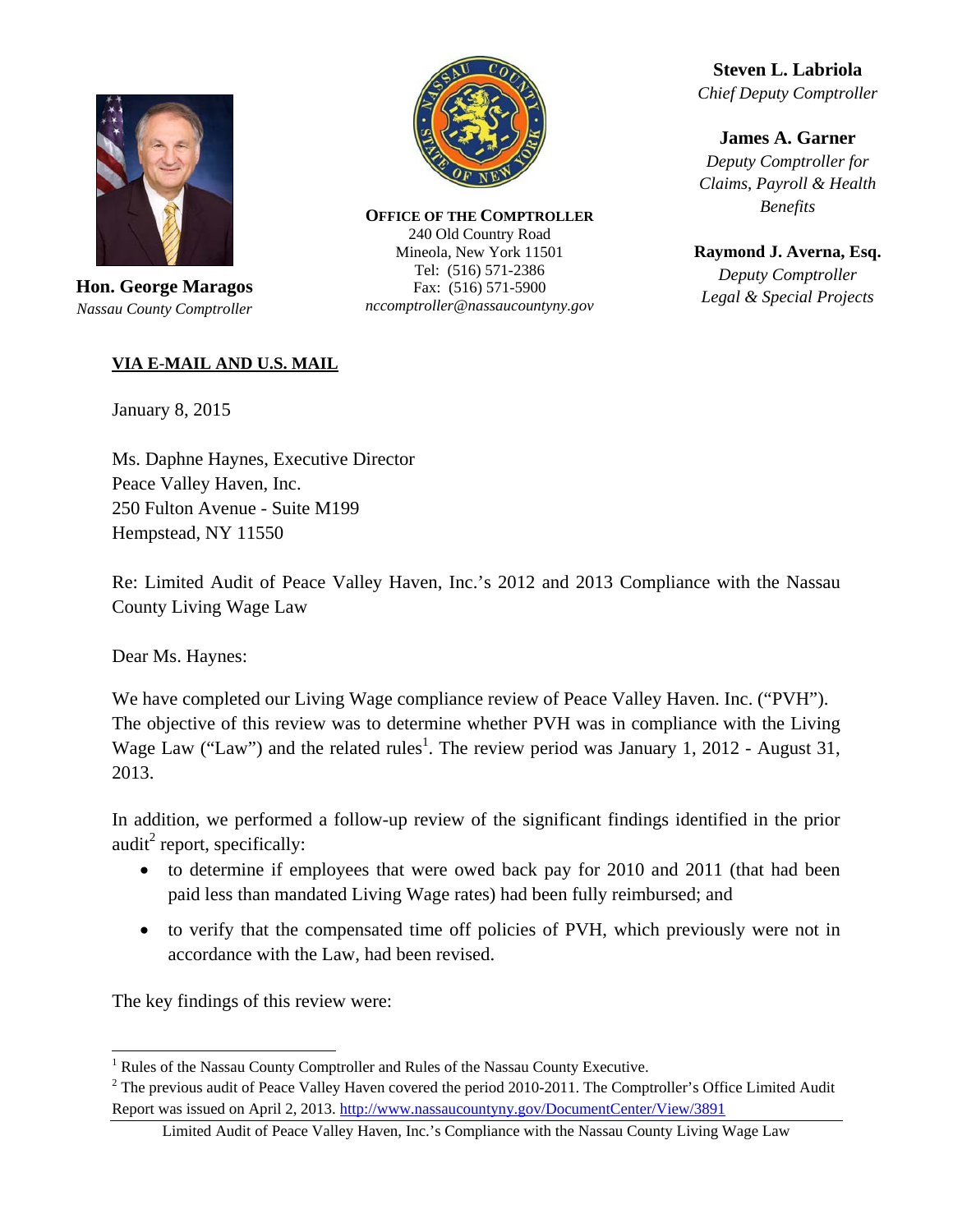- 1. PVH did not fully complete the repayments to all of the employees identified in the prior audit report who were underpaid in 2010/2011. Eight employees are still owed in excess of \$11,000.
- 2. PVH failed to comply with the terms of section 52(b) of the Living Wage Law as well as the County Memorandum of Understanding with this agency by failing to provide complete original payroll records to the auditors for 2012.
- 3. Overtime is not being paid to employees at PVH as stated in their Personnel Manual. For the period 2012 – 2013, overtime in the amount of \$13,354 is due to nine employees.
- 4. Hourly rates paid to employees in 2013 were less than the rates mandated by the Law. For the period January – August 2013, a total of \$3,381 is due to six employees.
- 5. Compensated time off is not being properly tracked by PVH. Provisions for loss of compensated time off upon the termination of employment are not in accordance with the Law, as noted in our prior audit.
- 6. PVH is not in compliance with Federal OMB Circular A-122 "Cost Principles for Non-Profit Organizations" with respect to charitable donations.

# **Audit Finding (1)**

# **PVH Did Not Fully Complete the Repayments to Employees Identified in the Prior Audit Report who were Underpaid in 2010/2011**

The prior audit report identified twenty-six employees who were owed over \$120,000 for 2010 and 2011 and were scheduled to receive repayment. As shown in Exhibit I, a review of the repayments issued illustrated that eight of the aforementioned employees that had been paid below the Living Wage are still owed in excess of \$11,000.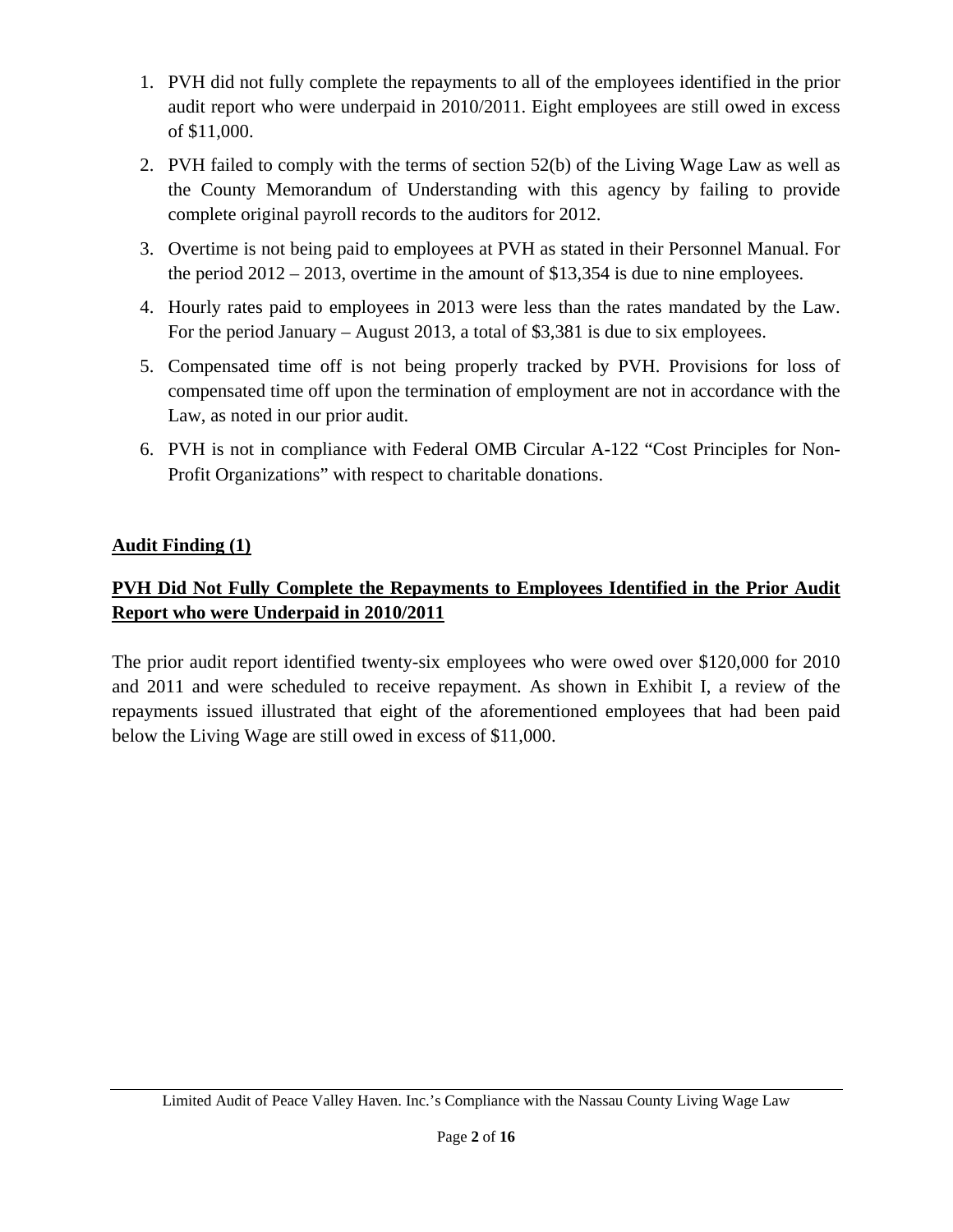| <b>Employee</b><br><b>Name</b> | <b>Total Back</b><br><b>Pay Due</b> | <b>Amount</b><br>Repaid | <b>Amount</b><br><b>Still Due</b> |
|--------------------------------|-------------------------------------|-------------------------|-----------------------------------|
| Employee A                     | \$<br>6,134                         | \$<br>2,587             | 3,547<br>\$                       |
| Employee B                     | 10,319                              | 10,082                  | 237                               |
| Employee C                     | 6,156                               | 5,993                   | 163                               |
| Employee D                     | 8,047                               | 7,074                   | 973                               |
| Employee E                     | 1,970                               | 1,647                   | 323                               |
| Employee F                     | 1,337                               | 807                     | 530                               |
| <b>Employee G</b>              | 3,629                               | 3,494                   | 135                               |
| Employee H                     | 5,330                               |                         | 5,330                             |
| <b>Total Amount</b>            | \$<br>42,922                        | \$31,684                | \$11,238                          |

# **Employees Still Owed Money 2010-2011**

Our review of the amounts repaid to the employees listed in Exhibit I, relating to work performed in 2010-2011, revealed the following:

- PVH advised us in August 2014 that Employee A and Employee H were deceased, but did not provide their respective dates of death. As noted below, we found that monies are still owed to the Estates of these individuals which had not been resolved as of the date of this letter.
	- o Employee A received gross back pay totaling \$2,587 prior to passing away, however his estate is still due \$3,547.
	- o Employee H was issued three checks totaling \$3,542 in gross back pay; however, the checks were never cashed. Therefore, PVH still owes the estate of Employee H the total amount of back pay (\$5,330).
- Employee B was issued three payments totaling \$10,082 from July October of 2013. We noted a discrepancy with respect to one of the payments. The check advice indicated a net amount paid of \$938, however the check itself was written for \$438, leaving an unexplained difference of \$500. PVH did not respond to our initial June 2014 request for an explanation until November 2014, at which time PVH responded that it was an oversight and issued a check for \$500 to Employee H.

Limited Audit of Peace Valley Haven. Inc.'s Compliance with the Nassau County Living Wage Law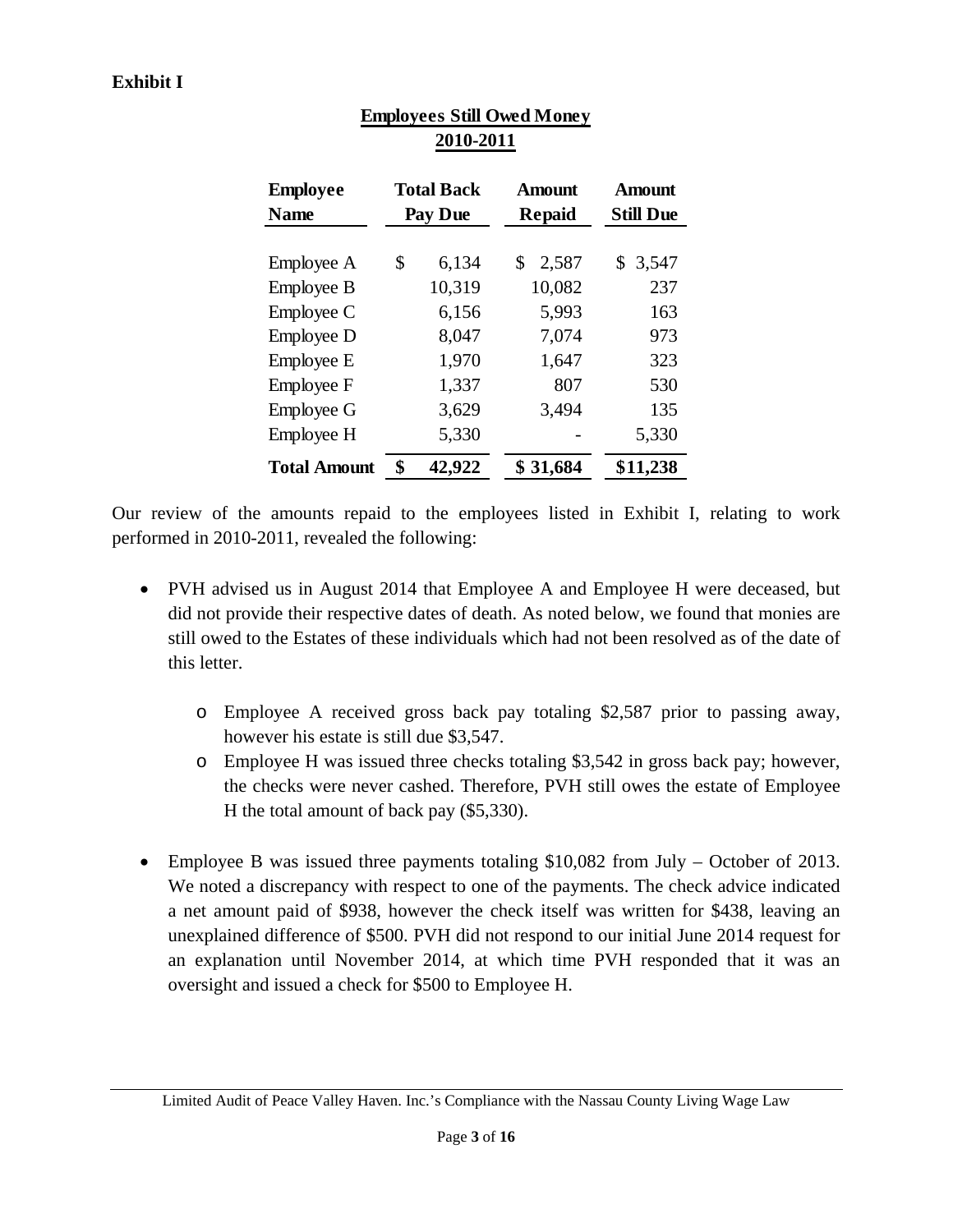## **Audit Recommendations:**

We recommend that PVH:

- a. immediately adhere to the repayment schedule and provide proof of payment to the Comptroller's Office;
- b. provide a copy of the \$500 cancelled check for review by the auditors; and
- c. work with their Legal Counsel to ensure that the estates of Employee A and Employee H are reimbursed for the outstanding back pay for the period 2010-2011, or, if appropriate, forward the amounts to New York State as provided by the State's abandoned property laws.

## **Audit Finding (2)**

# **Peace Valley Haven Failed to Provide Complete Payroll Records for 2012 Indicating the Number of Hours Worked and Rate Paid for Each Employee as Required by the Living Wage Law**

PVH conducted a self-audit in 2012 and provided this document to the auditors. However, the Living Wage Law states, "Every employer shall maintain original payroll records for each of its employees reflecting the days and hours worked on contracts, projects or assignments that are subject to the requirements of this law."<sup>3</sup> An independent review of hours worked could not be performed since these records were not provided to the auditors. After numerous requests, we received a bi-weekly payroll report for 2012, which indicated the employee name, Social Security number, gross pay and taxes deducted. This was not sufficient for our auditors to identify the hours worked by each employee per pay period and the hourly rate they were paid. A review was performed based on the hours provided by PVH in their self-audit documentation which consisted of an Excel spreadsheet prepared by PVH with the names of the employees, the hours worked each pay period and the rate at which they were paid. The self-audit revealed PVH owed ten employees \$41,394.

Our review of the 2012 self-audit revealed that the two deceased employees were also owed money for work performed in 2012, as follows:

• As shown in Exhibit II below, PVH issued two checks to deceased Employee A instead of Employee A's Estate and issued a third check to the Hempstead Funeral Home on behalf of Employee A. The notation fields on the checks indicate that \$1,000 was being considered a loan to Employee A, whereas it represented back pay. Our review of the December 2013 bank statements indicated that check number 1029 for \$1,000 had not

 $\overline{a}$ 

<sup>&</sup>lt;sup>3</sup> Nassau County Living Wage Law §5(2b.)

Limited Audit of Peace Valley Haven. Inc.'s Compliance with the Nassau County Living Wage Law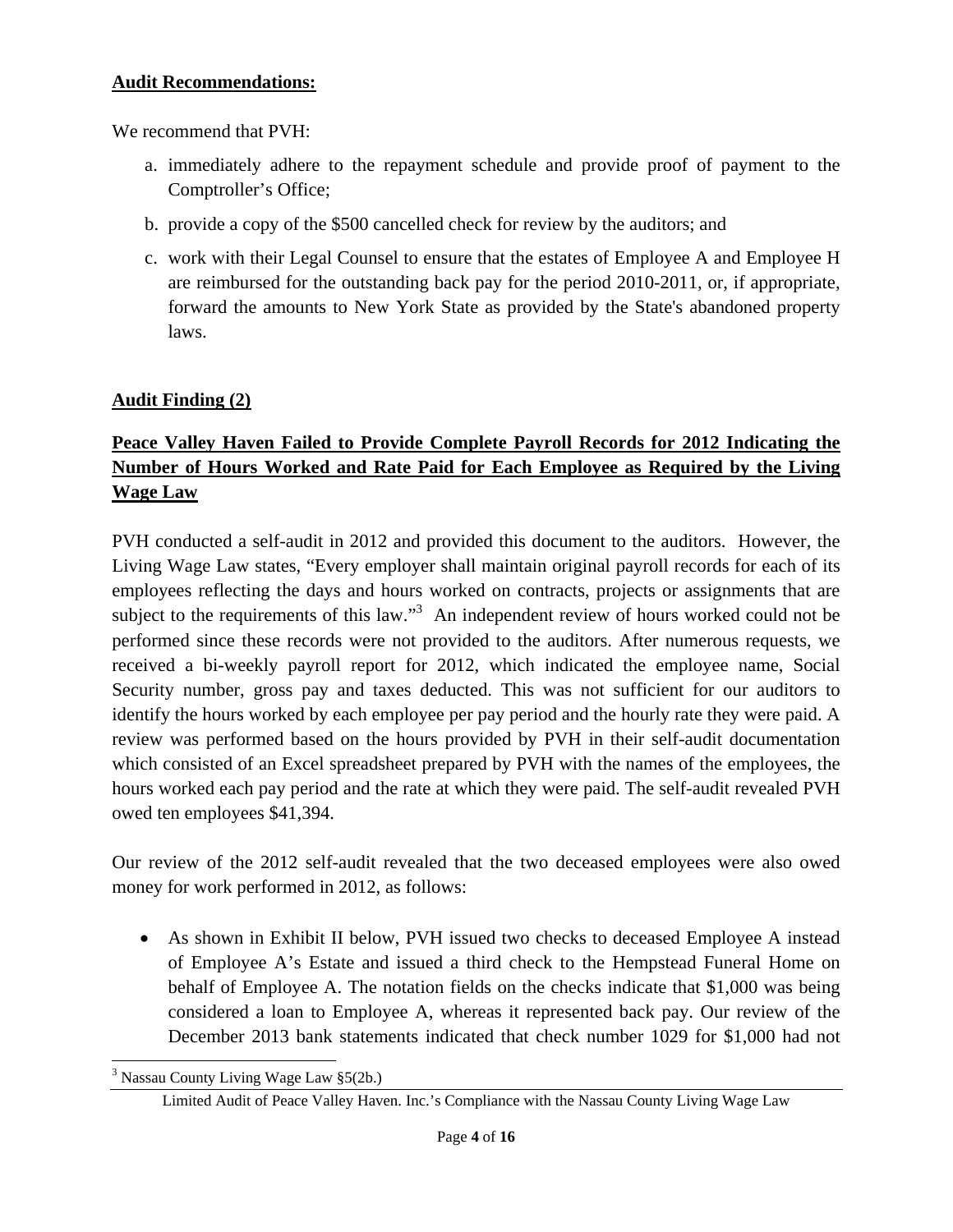cleared. According to a letter dated September 24, 2014 from PVH to the County Comptroller's office, the check for \$3,036 was still outstanding. The appropriateness of writing checks to a known deceased person or to a third party (funeral parlor) in lieu of wages due to the deceased Employee is discussed in Audit Finding 6.

# **Exhibit II**

| Date       | Check<br>Number | Amount      | Payee                            | Memo Field on<br>Check                        |
|------------|-----------------|-------------|----------------------------------|-----------------------------------------------|
| 11/21/2013 | 1029            | 1,000<br>\$ | Employee A                       | Loan for Employee<br>A                        |
| 12/16/2013 | 1035            | \$1,040     | Hempstead<br><b>Funeral Home</b> | Reissue Check for<br>Employee A               |
| 1/31/2014  | 1062            | \$3,036     | Employee A                       | Living Wage<br>Reimbursement<br>minus \$1,000 |

## **Checks Issued To/On Behalf of Deceased Employee A For Work Performed in 2012**

• A check in the amount of \$1,589 was also issued to a deceased employee, (Employee H) and is still outstanding.

# **Audit Recommendations:**

We recommend that PVH:

- a. take the necessary steps to ensure that it is in compliance with the terms of the Law;
- b. provide adequate payroll registers from their independent payroll company to support the hours worked and wages paid to their employees in 2012; and
- c. as noted in Finding (1), obtain guidance from their Legal Counsel to ensure that the estates of the deceased employees are compensated, or if appropriate, the amounts are remitted to New York State.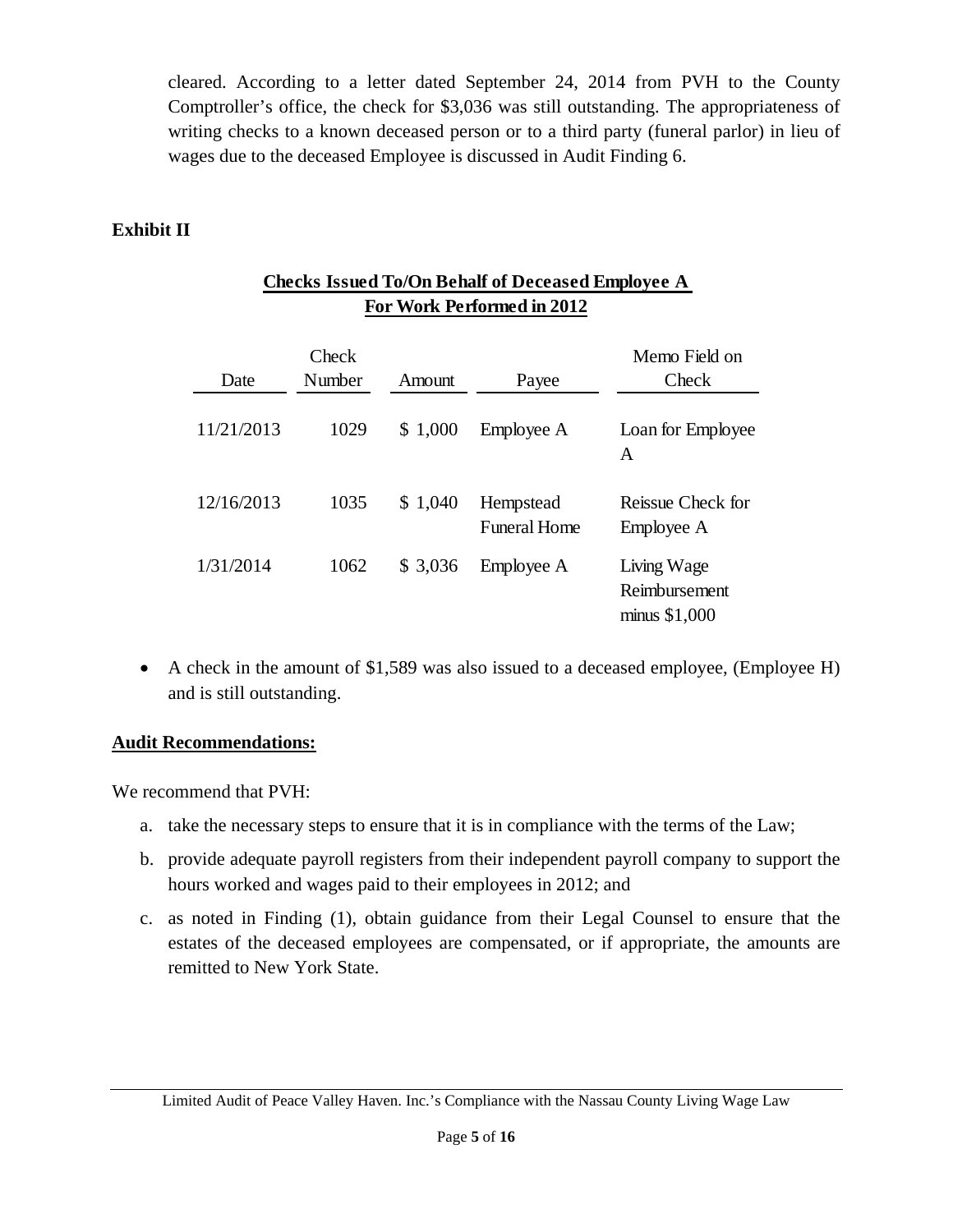## **Overtime is not being Paid to Employees at PVH as Stated in their Personnel Manual**

PVH's Personnel Manual states that any employee working more than 80 hours per pay period will be paid overtime at a rate of 1.5 times their regular hourly rate. We noted that in 2012, nine of thirteen employees worked more than 80 hours in a two week pay period and were not paid overtime. This resulted in employees being underpaid by \$12,366. In 2013, three of eight employees worked more than 80 hours in a two-week pay period and were not paid overtime, resulting in employees being underpaid by \$988. Payment of overtime to certain employees working more than 40 hours per week is also a requirement of the Fair Labor Standards  $Act<sup>4</sup>$ . Exhibit III identifies overtime owed to employees for 2012 and 2013.

## **Exhibit III**

 $\overline{a}$ 

| <b>Overtime Underpayments</b>             |                         |                                             |                                      |
|-------------------------------------------|-------------------------|---------------------------------------------|--------------------------------------|
| <b>Employees Who Earned Overtime 2012</b> |                         |                                             |                                      |
| <b>Employee</b><br><b>Name</b>            | <b>OT Hrs</b><br>Worked | # Pay<br><b>Periods</b><br><b>OT</b> worked | <b>OT</b><br><b>Earnings</b><br>Owed |
| Employee A                                | 347.60                  | 19                                          | \$<br>2,539                          |
| Employee B                                | 62.00                   | 4                                           | 453                                  |
| Employee C                                | 36.30                   | 3                                           | 265                                  |
| Employee D                                | 460.50                  | 22                                          | 3,364                                |
| Employee E                                | 473.50                  | 24                                          | 3,459                                |
| Employee F                                | 72.00                   | 5                                           | 526                                  |
| <b>Employee G</b>                         | 6.00                    | 1                                           | 57                                   |
| Employee H                                | 169.70                  | 14                                          | 1,188                                |
| Employee I                                | 73.60                   | 6                                           | 515                                  |
| Totals                                    | 1,701.20                | 98                                          | 12,366                               |

 $4$  Fair Labor Standards Act of 1938 Section 7(a), 29 U.S.C. § 207(a) (2014).

Limited Audit of Peace Valley Haven. Inc.'s Compliance with the Nassau County Living Wage Law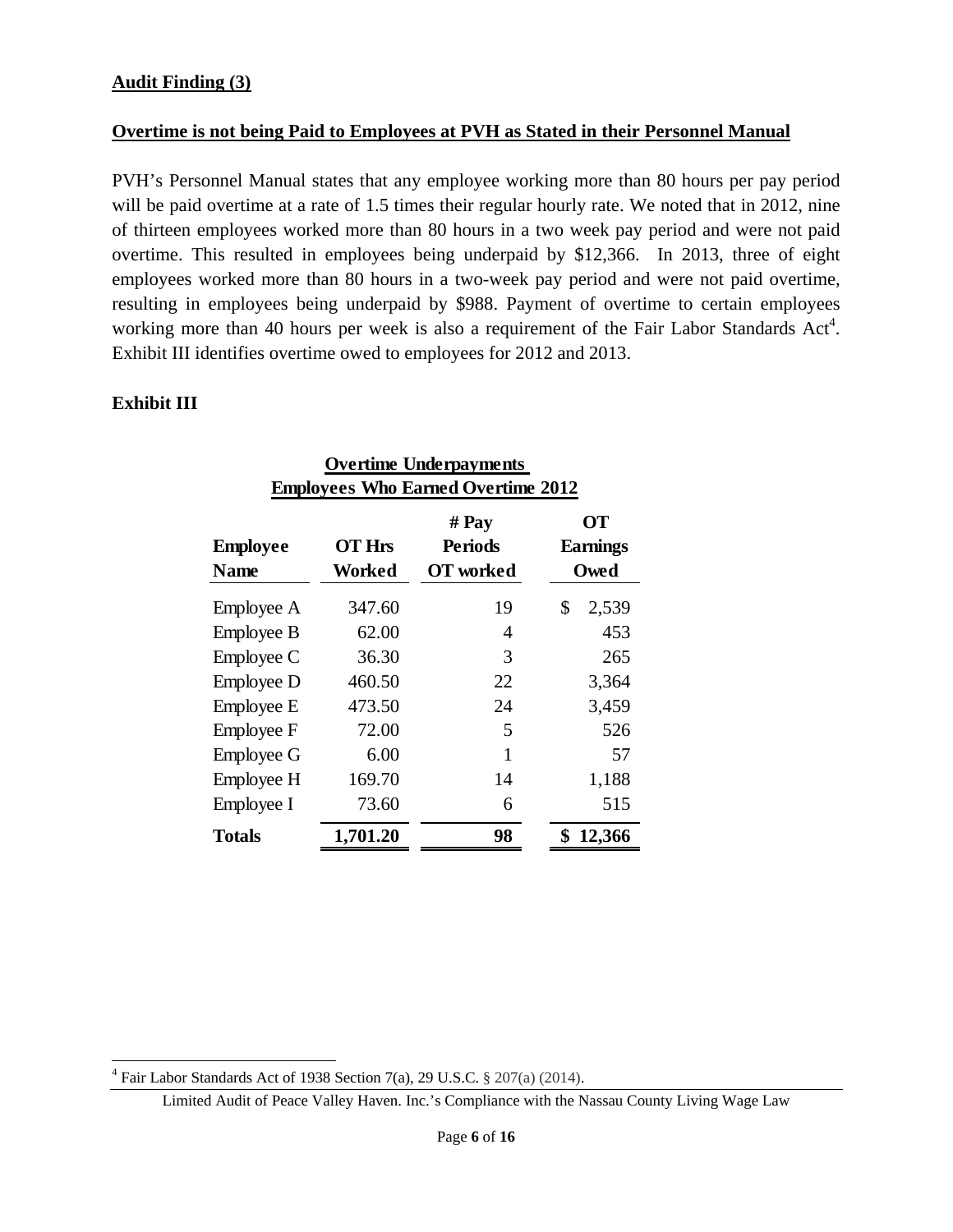| <b>Overtime Underpayments</b>             |               |                |           |                 |
|-------------------------------------------|---------------|----------------|-----------|-----------------|
| <b>Employees Who Earned Overtime 2013</b> |               |                |           |                 |
|                                           | # Pay         |                | <b>OT</b> |                 |
| <b>Employee</b>                           | <b>OT Hrs</b> | <b>Periods</b> |           | <b>Earnings</b> |
| <b>Name</b>                               | Worked        | OT worked      |           | Owed            |
| Employee A                                | 46.50         | 3              | \$        | 430             |
| Employee D                                | 22.25         | 3              |           | 206             |
| Employee E                                | 38.00         | 3              |           | 352             |
| <b>Totals</b>                             | 106.75        | 9              |           | 988             |

## **Audit Recommendations:**

We recommend that PVH:

- a. adhere to the policies stated in their Personnel Manual and the Fair Labor Standards Act regarding overtime pay;
- b. calculate how much each of the nine employees should be paid for their overtime and issue back pay; and
- c. provide proof of payment to the Comptroller's Office.

# **Audit Finding (4)**

## **Hourly Rates Paid to Employees in 2013 Were Less than the Rates Mandated by the Law**

We reviewed PVH's individual Employee Payroll History Reports for 2013 to verify that the hourly rates paid to their employees were in compliance with the Law. We noted that five employees earned less than the Living Wage during the pay periods we tested from January – August 2013. The Living Wage rate for the period August 1, 2012 - July 31, 2013 was \$13.11. The health benefit supplement was \$1.80, aggregating to \$14.91. For the period August 1, 2013 – July 31, 2014, the Living Wage rate was \$13.35. The health benefit supplement was \$1.86, aggregating to \$15.21. We found that PVH paid their employees at the rate with benefits (\$13.11) when they should have been paid the higher rate (\$14.91) as these employees were not receiving benefits. PVH owes these employees \$3,381 due to paying hourly rates lower than the rate mandated by the Law.

Exhibit IV summarizes the underpayments by period in 2013 and the number of employees affected.

Limited Audit of Peace Valley Haven. Inc.'s Compliance with the Nassau County Living Wage Law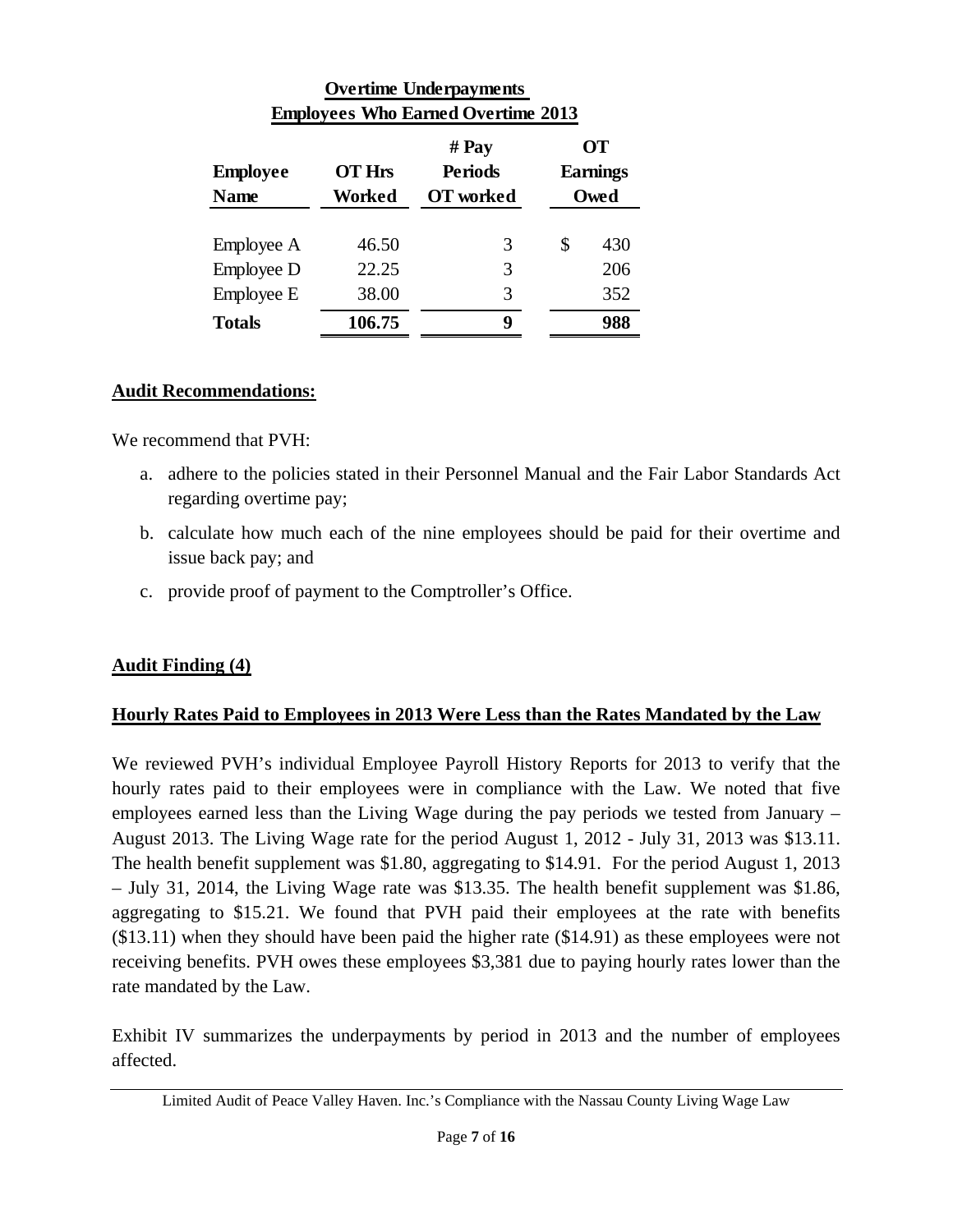# **Exhibit IV**

| <b>Underpayment of Wages</b><br><b>January - July 2013</b> |                                      |    |                                   |
|------------------------------------------------------------|--------------------------------------|----|-----------------------------------|
| Period of<br>Underpayment                                  | # of<br><b>Employees</b><br>Affected |    | <b>Amount</b><br><b>Underpaid</b> |
| 01/07/13                                                   | 4                                    | \$ | 563                               |
| 01/20/13                                                   | 5                                    |    | 558                               |
| 02/04/13                                                   | 5                                    |    | 657                               |
| 02/19/13                                                   | 5                                    |    | 599                               |
| 03/04/13                                                   | 5                                    |    | 496                               |
| 03/19/13                                                   | 5                                    |    | 491                               |
| 06/11/13                                                   | 1                                    |    | 17                                |
| Total                                                      |                                      |    | 3,381                             |

## **Audit Recommendations:**

PVH should:

- a. calculate how much each of these six employees should have earned using the rate mandated by law for employees not receiving benefits; and
- b. pay the monies due the covered employees and provide proof of payment to the Comptroller's Office with supporting calculations.

## **Audit Finding (5)**

# **Compensated Time Off Policies at PVH are not in Compliance with the Law, as was the Case in our Prior Audit**

We reviewed PVH's Personnel Manual to verify that its policies comply with the Law. Based on our limited review, we noted that PVH did not update their Personnel Manual as agreed to in the prior audit report. We noted the following two inconsistencies with the Law:

• §305 Sick Leave Benefits of the PVH Personnel Manual states: "Unused sick leave benefits will not be paid to employees upon termination of employment." This is in conflict with §3b of the Law, which states "Compensated days off shall not be forfeited

Limited Audit of Peace Valley Haven. Inc.'s Compliance with the Nassau County Living Wage Law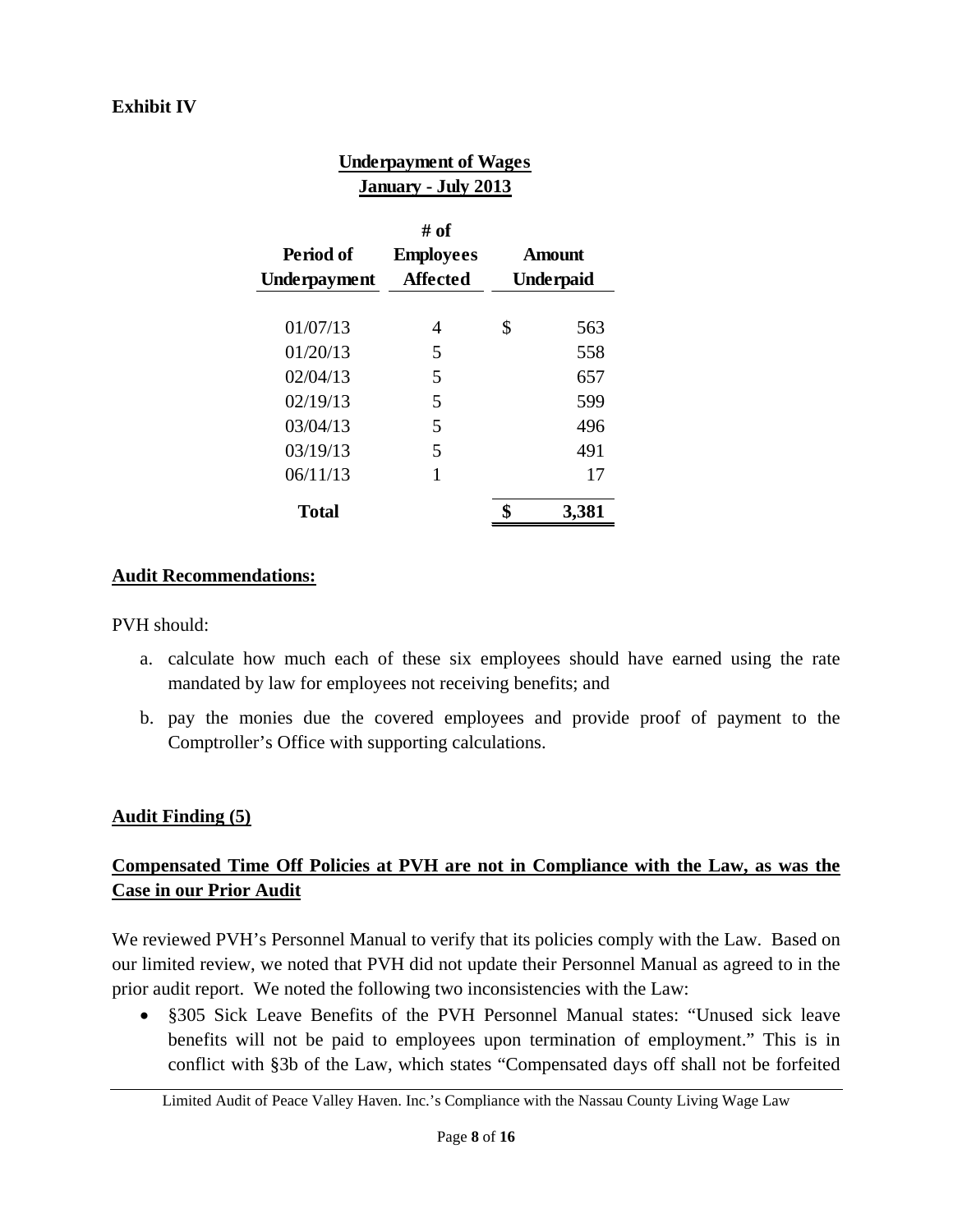upon separation from service: such days shall be paid out to the employee upon such separation at the living wage rate at the time of separation."

• §403 Employment Terminations of the PVH Personnel Manual states: "Non- supervisory employees who voluntarily terminate their employment with Peace Valley Haven are urged to give their supervisor no less than two weeks' written notice prior to the termination date. Positions at the supervisory level are encouraged to give a minimum of 4 weeks' notice. Terminated employees will be entitled to payment of their remaining balance of vacation time if they have completed one year of employment and give at least the minimum amount of notice specified above." This is in conflict with §3b of the Law, which states "Compensated days off shall not be forfeited upon separation from service: such days shall be paid out to the employee upon such separation at the living wage rate at the time of separation." This may result in employees being denied days off mandated by the Law.

We requested a statement of balances of compensated days accrued and used on several occasions, but the information was never provided to us. Instead, PVH provided leave usage slips that were submitted by their employees to management requesting time off. PVH also provided an incomplete excel schedule showing only time off taken; leave accruals were not shown. Based on this incomplete information, PVH is not in compliance with this section of the Law.

# **Audit Recommendations:**

We recommend that PVH comply with the Law by:

- a. amending their Personnel Manual to remove statements that refer to forfeiting compensated days off; and
- b. keeping proper records of each employee's accruals, usages and balances of compensated days off.

# **Audit Finding (6)**

# **PVH is not in Compliance with Federal OMB Circular A-122 "Cost Principles for Non-Profit Organizations"**

PVH's Memorandum of Understanding with the County states that PVH must adhere to the provisions of Federal OMB Circular A-122, including as it relates to compliance with allowable costs. A review of PVH's bank statements and Form 990 revealed two instances where checks were written to the Hempstead Funeral Home; the notation on one of the checks (\$1,040) stated

Limited Audit of Peace Valley Haven. Inc.'s Compliance with the Nassau County Living Wage Law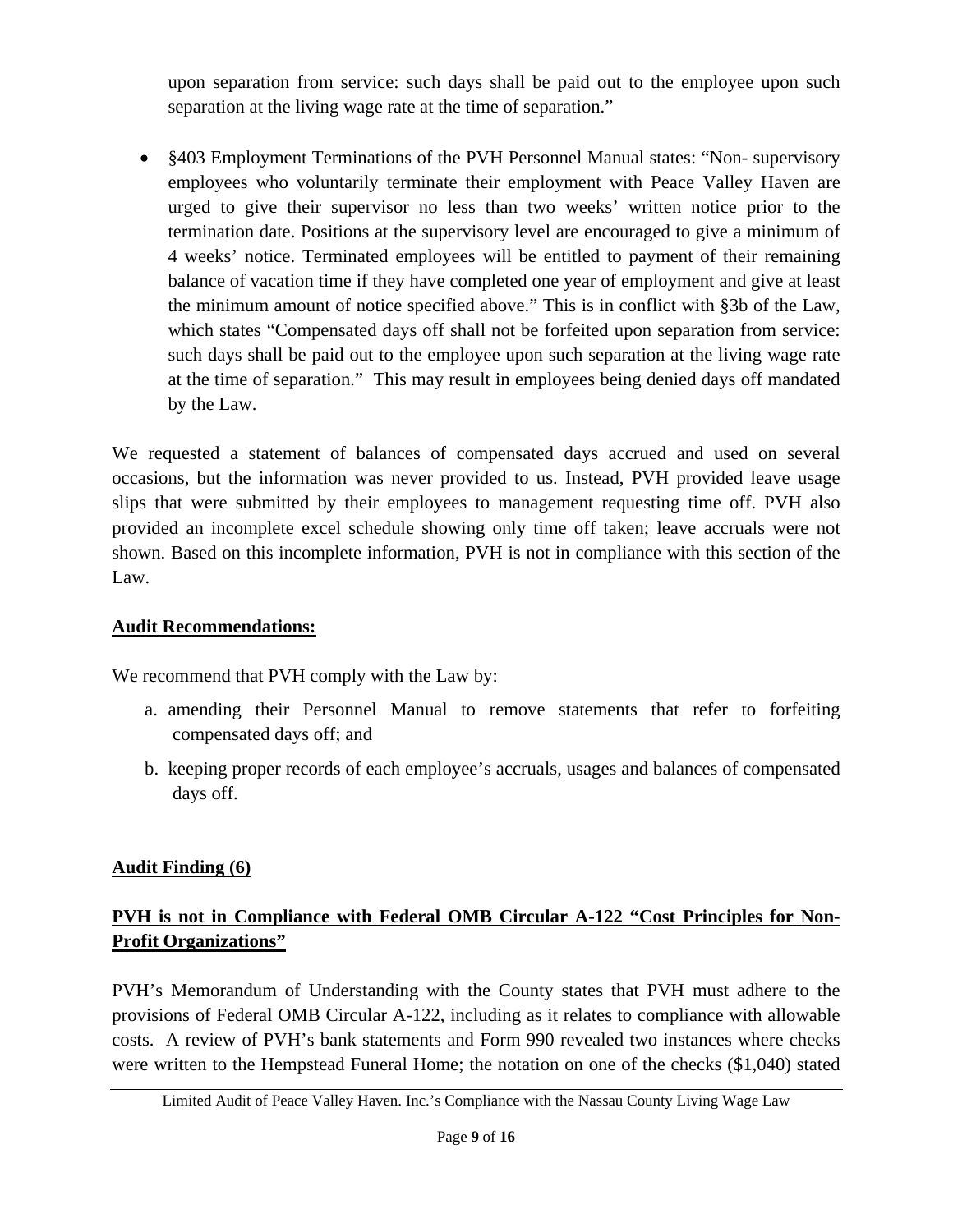"Reissued check for Employee A" and the notation on the second check (\$300) stated "Donation for Employee A Funeral". Federal OMB Circular A-122 section 12 specifically states: "Contributions or Donations by the organization are never allowed regardless of the recipient."5 These funds do not in any way support the mission of PVH.

The County places many clients into Peace Valley Haven that are 100% federally funded; therefore, it is very important that PVH complies with the rules contained in Federal OMB Circular A-122. As shown in Exhibit V below, County payments to PVH from 2010-2013 totaled over \$2 million.

## **Exhibit V**

| <b>County Payments to PVH</b>    |               |  |
|----------------------------------|---------------|--|
| <b>Emergency Shelter Program</b> |               |  |
| 2010 - 2013                      |               |  |
| Year                             | <b>Amount</b> |  |
| 2010                             | \$<br>598,432 |  |
| 2011                             | 470,207       |  |
| 2012                             | 561,460       |  |
| 2013                             | 436,025       |  |
| Total                            | 2,066,124     |  |

# **Audit Recommendations:**

We recommend that PVH:

- a. adhere to the provisions of OMB Circular A-122 regarding contributions and donations; and
- b. refrain from writing checks directly to known deceased persons or to third parties, on behalf of the deceased, other than to the deceased's Estate.

\*\*\*\*\*\*

The matters covered in this report have been discussed with the officials of Peace Valley Haven, Inc. during the course of this audit. On December 16, 2014, our office submitted a draft report to Peace Valley Haven, Inc. for its comments. Peace Valley Haven provided its comments via its attorney, Michael L. Cirrito, Esq. on December 30, 2014. Those comments and our auditor's follow-up have been included as an appendix to this report.

<sup>&</sup>lt;sup>5</sup> Federal OMB Circular A122 prohibits 501(c) (3) organizations, such as Peace Valley Haven, from making charitable donations.

Limited Audit of Peace Valley Haven. Inc.'s Compliance with the Nassau County Living Wage Law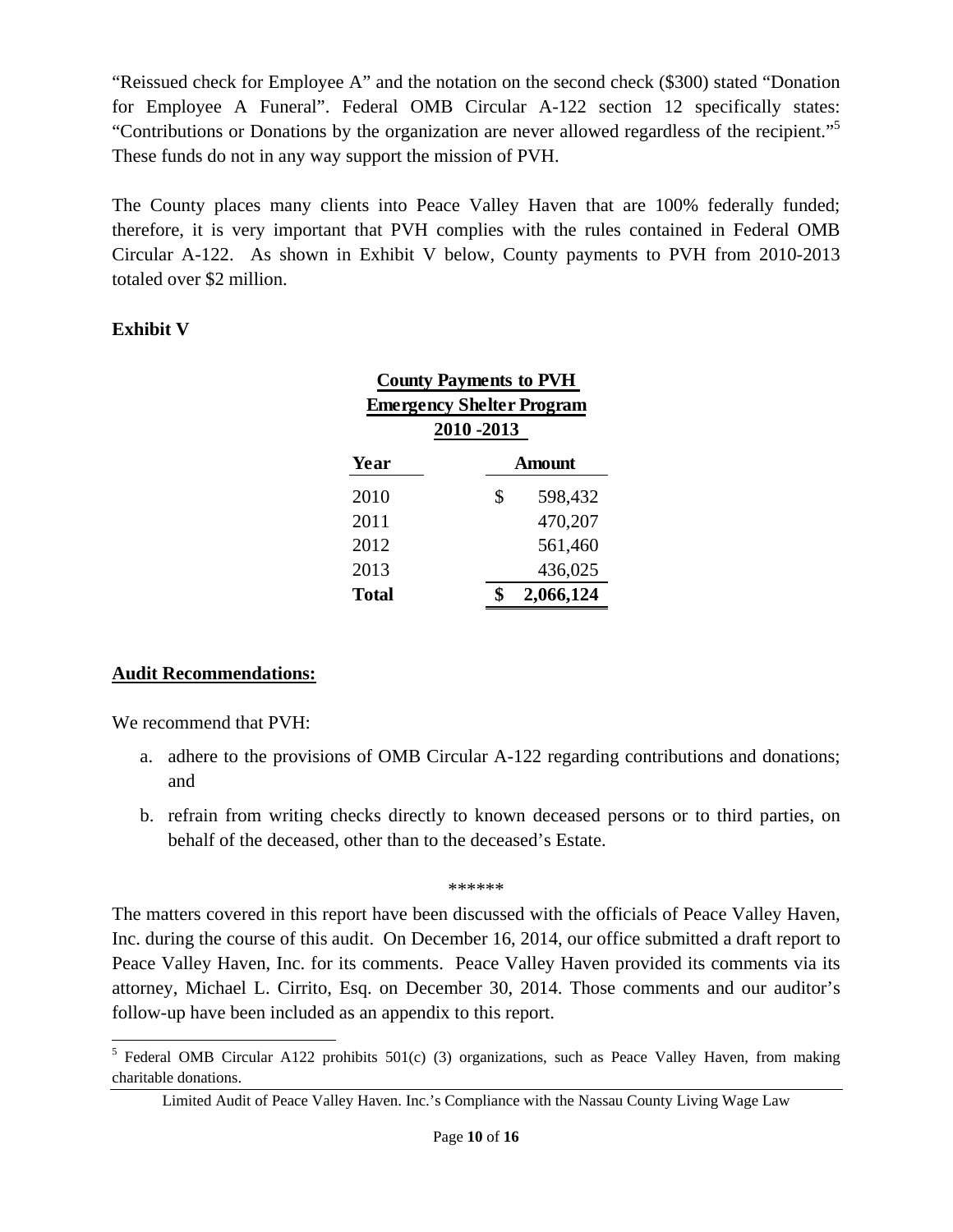Sincerely,

JoAnn F. Greene

Iolen n<br>Veene

Director of Field Audit

JFG:AS

CC: Michael L. Cirrito, Esq., White Cirrito & McNally, LLP George Demos, CPA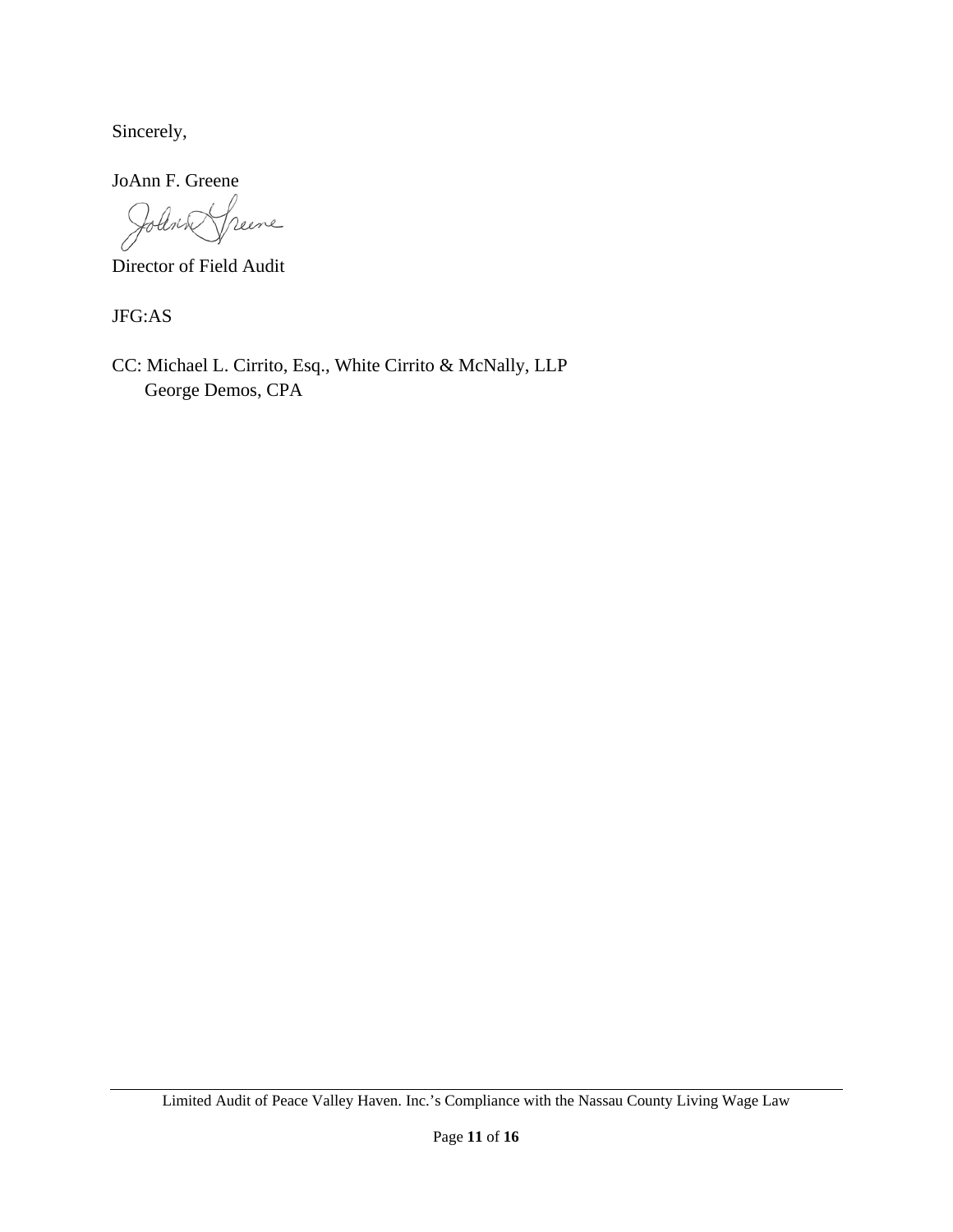#### WHITE, CIRRITO & NALLY, LLP

Attorneys at Law 58 Hilton Avenue Hempstead, New York 11550

William J. White (1929-2000) Mary Ellen Cirrito Michael L. Cirrito James P. Nally\*

 $(516) 292 - 1818$ FAX (516) 489-1940

E-mail: Info@WhiteandCirrito.Com

Bruce Yukelson, Of Counsel  $1.17 - 1.17 - 1.7$ Christopher M. Lynch<sup>+</sup> Toni Boaz, Paralegal

\*Admitted in NY & CT tAdmitted in NY & NJ

December 30, 2014

#### VIA EMAIL necomptroller@nassaucountyny.gov and REGULAR MAIL

Attn.: JoAnne F. Greene, Director of Field Audit OFFICE OF THE COMPTROLLER 240 Old Country Road Mineola, New York 11501

> Limited Audit of Peace Valley Haven, Inc's 2012 and 2013 Compliance Re: With the Nassau County Living Wage Law

Dear Ms. Greene:

I am sending you this correspondence on behalf of my client, Peace Valley Haven, Inc., and in response to your Limited Audit Finding Letter dated December 16<sup>th</sup>, 2014.

The purpose of this correspondence is to respond to each of the six (6) audit findings with backup documentation and set forth Peace Valley Haven, Inc.'s plan to correct these issues in the future. The audit findings will be discussed herein in seriatim:

With respect to the finding that Peace Valley Haven, Inc. did not complete the ĺ. repayments to employees identified in the prior audit, please find enclosed Attachment "1", together with checks issued to each of the employees which pays the cited employees the back pay due with respect to the Living Wage requirements.

a. With respect to Employee "A", please be advised that the \$36,815.36 owed to this deceased employee is being held in my escrow account and unless claimed by an Estate representative will be transferred to New York State Unclaimed Funds, see Attachment "2".

b. With respect to Employee "H", the \$3,542.00 in gross pay that was paid to this deceased employee and never cashed because of his untimely death, I have currently in my IOLA Attorney Escrow Account this sum and I will make arrangements to have these funds transferred to the New York State Unclaimed Funds. A check made payable to my escrow account is attached as Attachment "3".

c. With respect to Employee "B", a check covering the balance of the Living Wage for 2013 was paid to this employee on November  $19<sup>th</sup>$ , 2014, and a copy is attached hereto as Attachment "4".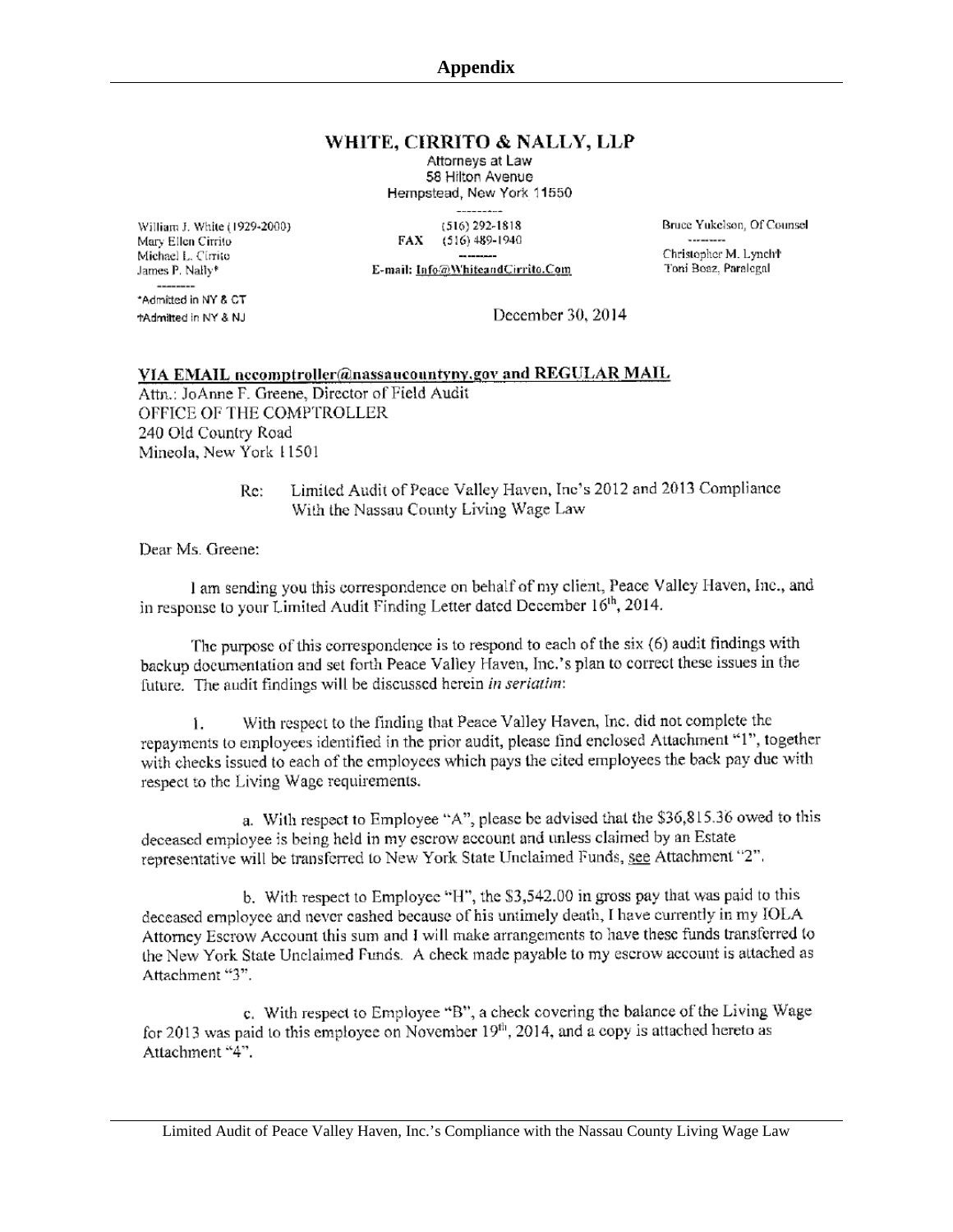d. Peace Valley Haven, Inc. has agreed to provide accounting measures that will insure, in the future, that Living Wage and appropriate overtime and vacation/sick time are paid to its employees in accordance with New York State and Nassau County laws and regulations.

With respect to Audit Finding 2, please be advised again that all employees that were 2. due Living Wage payments were paid pursuant to Attachment 1. Peace Valley Haven, Inc. has taken steps necessary to insure compliance with the laws in the future and enclosed as Attachment 5, is a letter from a current Board Member, Karen DeLeon, with respect to Peace Valley Haven, Inc.'s payroll efficiencies. Peace Valley Haven has also now retained the services of ADP to properly prepare payroll for the company in ease of review of future audits and payroll records. The \$1,589.00 issued to the deceased Employee "H" is still outstanding and is also contained in my escrow account and I will make arrangements to have this money transferred to the New York State Unclaimed Funds as soon as possible.

With respect to Audit Finding 3 that overtime was not paid to employees as stated in 3. the personnel manual, the employees have now all been paid where it has been due and proof of payment is annexed in Attachment 1. Peace Valley Haven has agreed in the future to adhere to the policies of its personnel manual and the Fair Labor Standards Act with respect to overtime pay, and we have provided the relevant proofs.

With respect to Audit Finding 4 that hourly rates paid to employees in 2013 were less 4. than the rates mandated by law, please be advised that all employees in 2013 were properly paid the appropriate wages and, again, this information is contained in Attachment 1.

With respect to Audit Finding 5, the Sick Leave and Employee Termination sections 5. of the Peace Valley Haven personnel manual will be amended to state that the Sick Leave Benefits Policy will include the fact that "compensated days off shall not be forfeited upon separation from service: such days to be paid out to the employee upon such separation at the Living Wage rate at the time of separation." Additionally, the Peace Valley personnel manual with respect to employee termination will now state "compensated days off shall not be forfeited upon separation from service: such days to be paid out to the employee upon such separation at the Living Wage rate at the time of separation." Peace Valley Haven will insure that its personnel manual and policies do not conflict with Sick Leave Benefits and Employee Termination Law as cited in the Audit and proper records will, again, be kept through ADP and internally to insure that the employees are properly compensated.

With respect to Audit Finding 6, Peace Valley Haven agrees that it will not write any 6. checks now directly to any known deceased persons or third parties on behalf of the deceased persons other than the deceased's estate or those providing proof that they have the authority to receive finds on behalf of the deceased's estate. Peace Valley Haven will, in the future, adhere to the provisions of OMB Circular A-122and will never permit contributions or donations by tis organization regardless of the recipient.

It is our sincere hope that this response and enclosed documentation is an appropriate and timely response to the Limited Audit of Peace Valley Haven, Inc. dated September  $16<sup>th</sup>$ , 2014.

Limited Audit of Peace Valley Haven. Inc.'s Compliance with the Nassau County Living Wage Law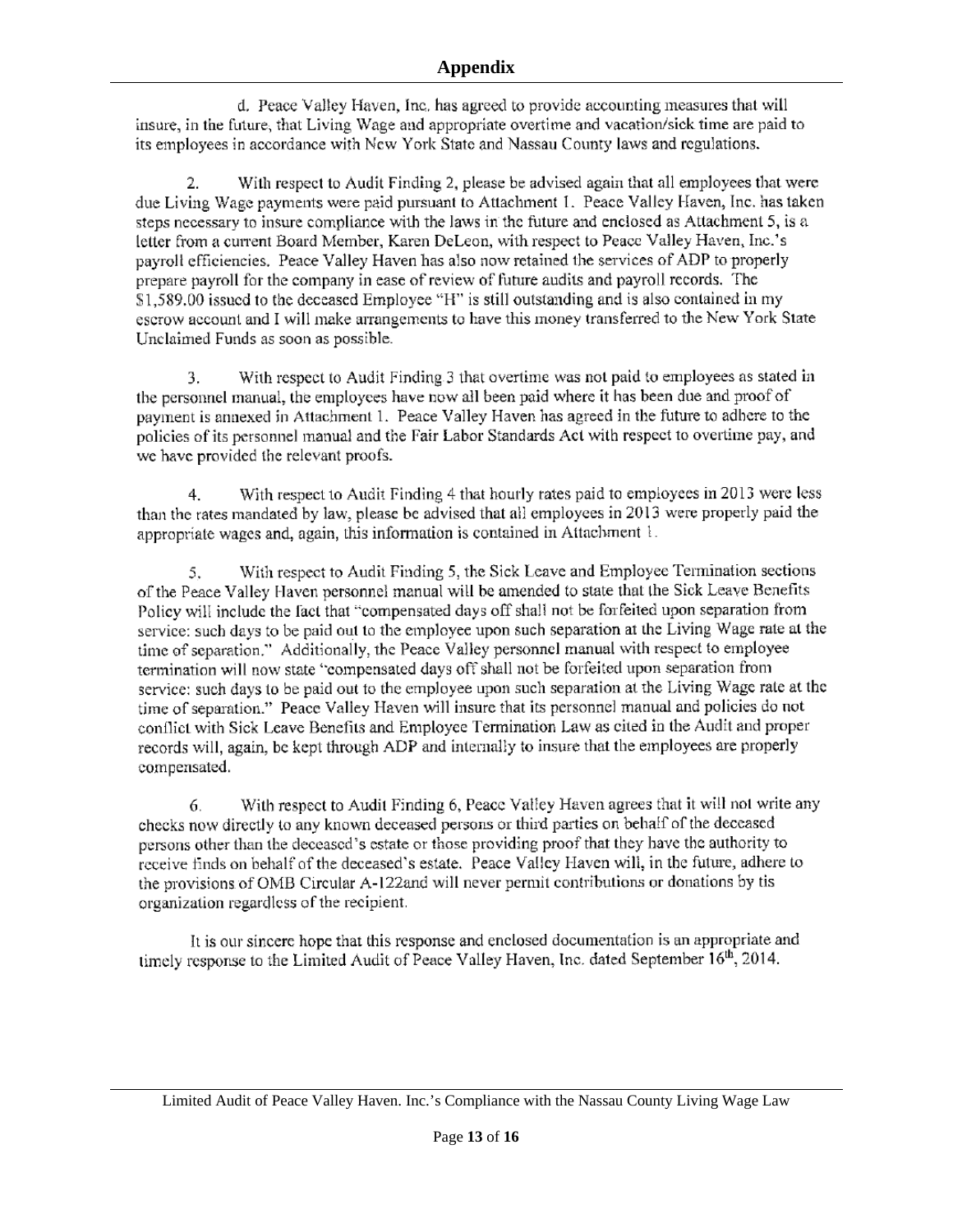If you are in need of any further information, please contact my office.

Please note that as of January, 2015, employees of Peace Valley Haven, Inc. will receive a salary of \$17.00/hour which is over the required Living Wage requirement of \$15.50/hour.

Thank you for your attention to this matter.

Very truly yours,

MICHAEL L. CIRRITO, ESQ.

MLC/tb Enclosures

Limited Audit of Peace Valley Haven. Inc.'s Compliance with the Nassau County Living Wage Law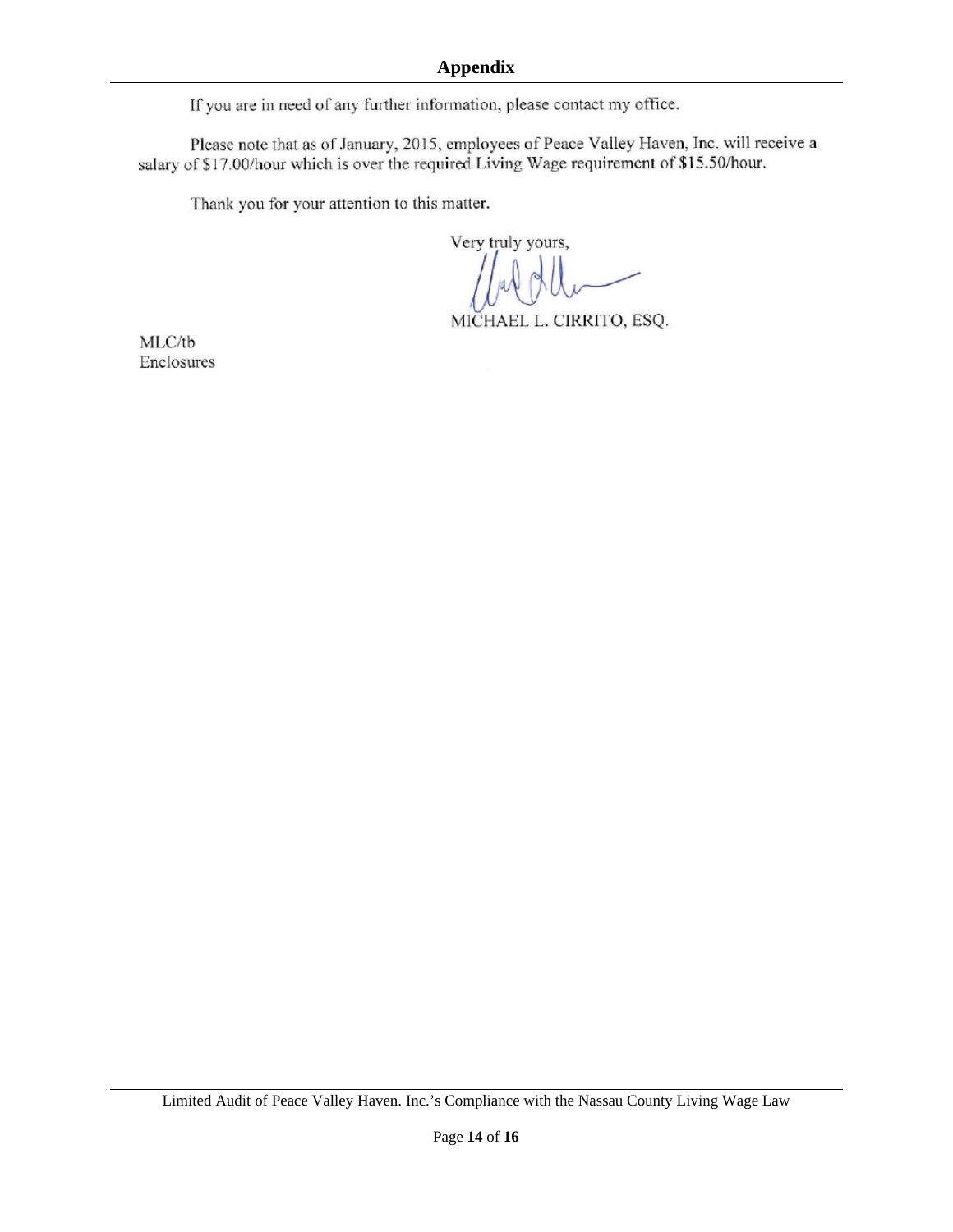## *Auditor's Follow-Up Response*

*PVH's response letter included two attachments which are not included in this report because they contain confidential personal and payroll information. These documents are on file in the Comptroller's Office.* 

## *Audit Finding 1:*

*The auditors commend PVH on their efforts to repay the employees that were owed money from 2010-2011 due to wages being paid at less than the Living Wage Rate. We require copies of canceled checks and bank statements evidencing the repayment.* 

*PVH's attorney responded that PVH has agreed to provide accounting measures that will insure, in the future, that Living Wage and appropriate overtime and vacation/sick time are paid to its employees in accordance with New York State and Nassau County laws and regulations. PVH should provide copies of these accounting procedures.* 

*Our review of the supporting documentation provided by PVH noted that the amount of the \$6,815 check being held in escrow is \$20 less than the total amount of checks issued to deceased Employee A. Our review noted the amount held in escrow for deceased Employee H is \$1,788 less than the amount due which was identified in our audit. These differences must be resolved. The funds due to the deceased employees should be remitted to New York State Unclaimed Funds as quickly as possible with the guidance of PVH's legal counsel and proof of this should be provided to the auditors.* 

## *Audit Finding 2:*

*We commend PVH on their efforts to maintain adequate payroll records by retaining the services of ADP for their payroll functions.* 

## *Audit Finding 3:*

*The auditors require copies of canceled checks and bank statements as proof of payment of overtime due to employees.* 

## *Audit Finding 4:*

*Our review of the supporting documentation provided by PVH revealed that a check for \$17 was paid to Employee C, however, it should have been issued to a different employee who has the same first name. The auditors require copies of canceled checks and bank statements as proof of payment to employees who were paid the incorrect rate from January-July 2013.* 

Limited Audit of Peace Valley Haven. Inc.'s Compliance with the Nassau County Living Wage Law